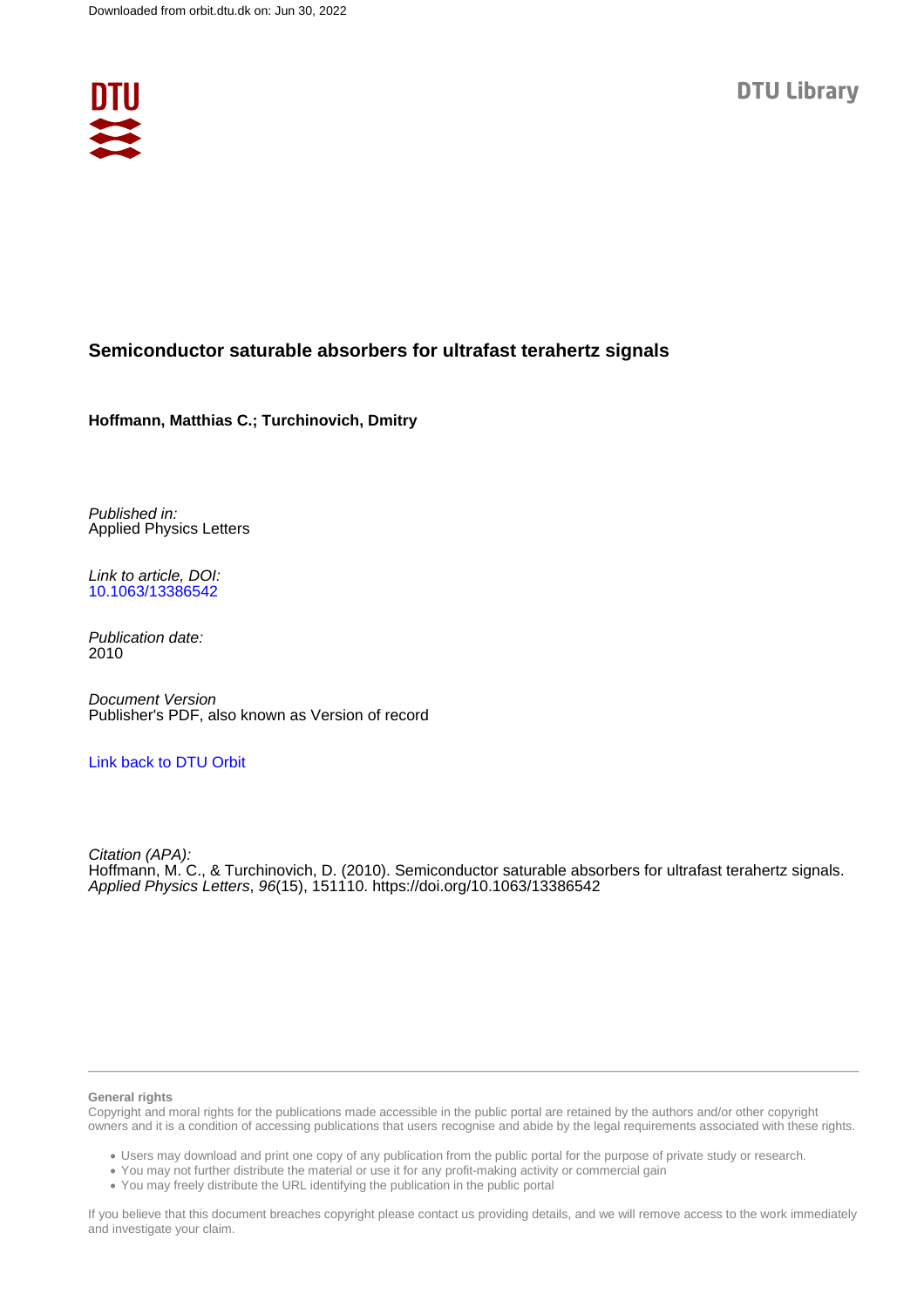# **[Semiconductor saturable absorbers for ultrafast terahertz signals](http://dx.doi.org/10.1063/1.3386542)**

Matthias C. Hoffmann<sup>1[,a](#page-1-0))</sup> and Dmitry Turchinovich<sup>2[,b](#page-1-1))</sup> 1 *Max Planck Research Department for Structural Dynamics, University of Hamburg, CFEL, 22607 Hamburg, Germany* 2 *DTU Fotonik - Department of Photonics Engineering, Technical University of Denmark, DK-2800 Kgs. Lyngby, Denmark*

(Received 12 February 2010; accepted 19 March 2010; published online 15 April 2010)

We demonstrate saturable absorber behavior of n-type semiconductors GaAs, GaP, and Ge in the terahertz (THz) frequency range at room temperature using nonlinear THz spectroscopy. The saturation mechanism is based on a decrease in electron conductivity of semiconductors at high electron momentum states, due to conduction band nonparabolicity and scattering into satellite valleys in strong THz fields. Saturable absorber parameters, such as linear and nonsaturable transmission, and saturation fluence, are extracted by fits to a classic saturable absorber model. Further, we observe THz pulse shortening, and an increase in the group refractive index of the samples at higher THz pulse peak fields. © *2010 American Institute of Physics*. doi[:10.1063/1.3386542](http://dx.doi.org/10.1063/1.3386542)

Semiconductor saturable absorbers and saturable absorber mirrors (SESAMs) are routinely used for ultrafast laser mode-locking and ultrafast signal control.<sup>1</sup> Saturable absorbers operating in the visible and infrared wavelength ranges rely on bleaching of two-level electronic systems, usually realized by an interband transition in semiconductor quantum wells or quantum dots. $^{2}$  Clearly, such quantumconfined semiconductor systems will not be suitable for applications in the far-infrared [terahertz (THz)] range, where the photon energy is much smaller than the band gap energy of most semiconductors. Also, the thermal population of such closely spaced electronic levels would dominate at room temperature. The main loss factor in doped semiconductors in the THz frequency range is free-carrier absorption. The THz signal attenuation is roughly proportional to the conductivity of the material  $\sigma = |e| [\mu_e n_e + \mu_h n_h]$ , where *e* is elementary charge, and  $\mu_{e,h}$  and  $n_{e,h}$  are the mobilities and concentrations of electrons and holes, respectively. $3,4$  $3,4$ 

In this paper we demonstrate saturable absorbers for the THz frequency range, based on n-type bulk semiconductors, where the carrier mobility is modulated by nonlinear electron transport caused by the THz electric field, thus affecting the conductivity of the sample. Normally, the application of external electric fields leads to acceleration of carriers in the lowest-energy valley of the conduction band of an n-type semiconductor. At high-momentum states the valley nonparabolicity becomes pronounced, which leads to an increase in the effective mass and thus to a reduction in the mobility  $\mu_e$ , consequently leading to a reduced dielectric loss in the THz range.<sup>[5](#page-3-4)</sup> At high enough electric fields, intervalley scattering is possible, $6,7$  $6,7$  leading to electron transfer into the satellite valleys with reduced curvature. This again results in a smaller electron mobility compared to that of the conduction band minimum, and consequently lower THz dielectric loss. Detailed studies of time-resolved high-THz-field transport in bulk semiconductors were recently published in Refs. [8](#page-3-7)[–10.](#page-3-8)

<span id="page-1-1"></span><span id="page-1-0"></span>In our experiment, we generated high-power singlecycle THz pulses by tilted pulse-front optical rectification in a lithium niobate crystal of 800 nm, 80 fs laser pulses provided by a 1 kHz repetition rate Ti:Sapphire amplifier.<sup>11</sup> The THz pulses were collimated and then refocused onto a sample point using a set of off-axis paraboloidal mirrors. After propagation through the sample point, the THz pulses were guided to a 0.5-mm thick undoped  $\langle 110 \rangle$ -oriented ZnTe crystal for detection using standard free-space electro-optic sampling  $(FEOS).<sup>12</sup>$  $(FEOS).<sup>12</sup>$  $(FEOS).<sup>12</sup>$  A pair of wire-grid polarizers was introduced into the THz beam path before the sample point, which allowed us to controllably attenuate the THz signal by adjusting the angle between the polarizer axes. The maximum THz pulse energy was measured to be 1.5  $\mu$ J using a

<span id="page-1-2"></span>

FIG. 1. (Color online) (a) Time-resolved electric field of a THz pulse with a fluence of 50  $\mu$ J/cm<sup>2</sup>, and a peak electric field of 300 kV/cm. Corresponding amplitude spectrum with noise floor indicated. (b) Instantaneous THz intensity at the sample position calculated from the square of the measured electric field.

0003-6951/2010/96(15)/151110/3/\$30.00

#### 15/151110/3/\$30.00 © 2010 American Institute of Physics **96**, 151110-1

**Downloaded 24 Jun 2010 to 192.38.67.112. Redistribution subject to AIP license or copyright; see http://apl.aip.org/apl/copyright.jsp**

a)Electronic mail: matthias.c.hoffmann@desy.de.

<sup>&</sup>lt;sup>b)</sup>Electronic mail: dmtu@fotonik.dtu.dk.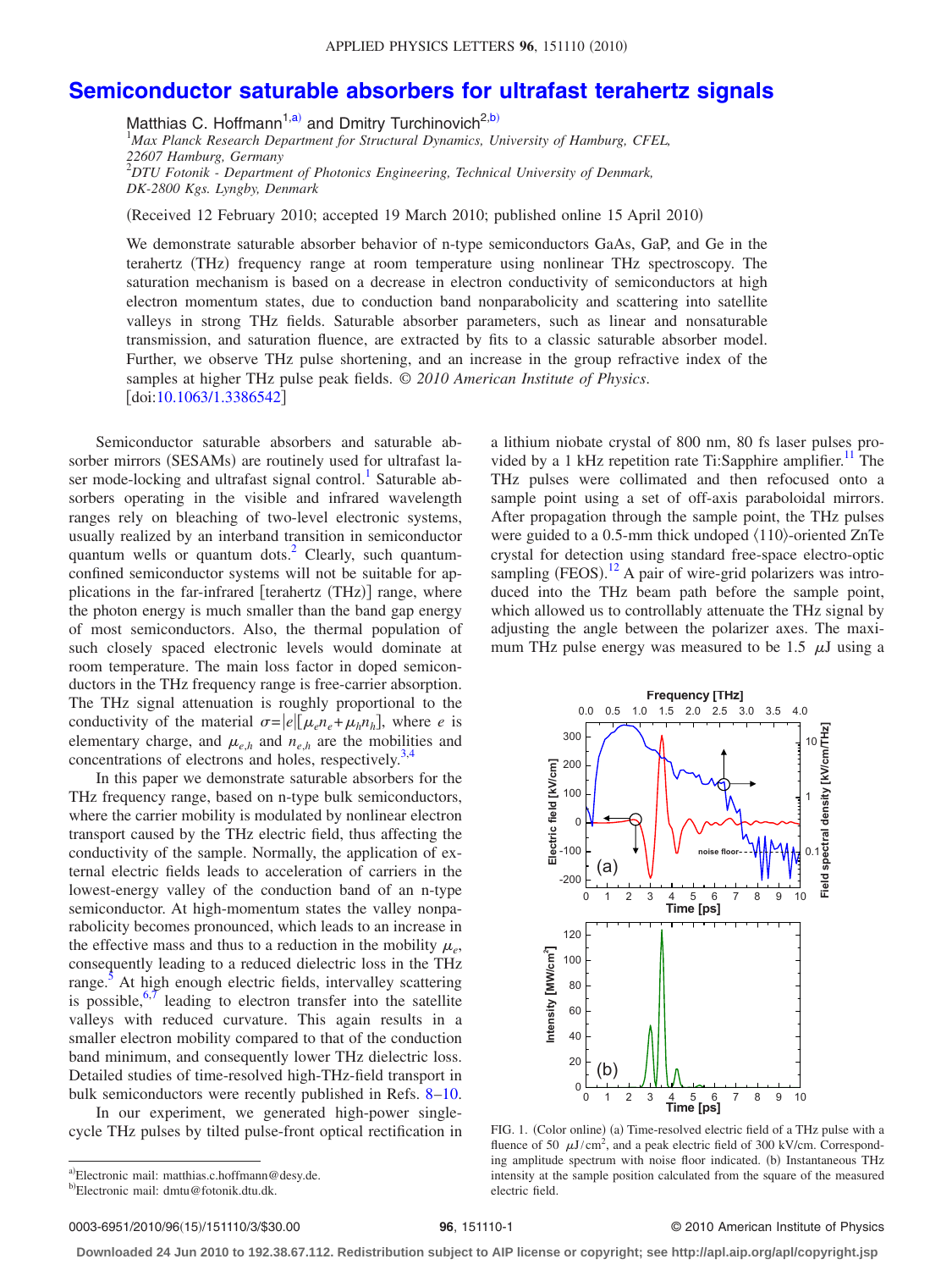<span id="page-2-0"></span>

FIG. 2. (Color online) Symbols: Field transmission coefficient as a function of peak THz pulse field, and power transmission coefficient as a function of THz pulse fluence for GaAs  $[(a)$  and  $(b)]$ , GaP  $[(c)$  and  $(d)]$ , and Ge  $[(e)$  and (f)]. Solid lines—saturable transmission function fit to the measured power transmission coefficients.

calibrated pyroelectric detector, in the THz beam waist of 1.0 mm (intensity,  $1/e^2$ ) at the sample location. This is equivalent to a maximal THz fluence of  $F_{\text{max}} = 50 \mu \text{J/cm}^2$ , corresponding to a peak electric field of 300 kV/cm outside the sample. The peak field was determined by calibrating the squared time-domain electro-optic signal with the known value of pulse fluence. Figure [1](#page-1-2) shows the temporal dependency of electric field as measured by FEOS, the amplitude frequency spectrum, and corresponding instantaneous intensity at the position of the sample of the strongest THz signal used in our experiments. The samples under study were n-type semiconductors with different doping concentrations: GaAs with a carrier concentration of  $8 \times 10^{15}$  cm<sup>-3</sup> and a thickness of 0.4 mm; GaP with a carrier concentration of 10<sup>16</sup> cm−3 and thickness of 0.3 mm; and Ge with a carrier concentration of  $10^{14}$  cm<sup>-3</sup> and a thickness of 6 mm. All measurements were carried out at room temperature. Figure [2](#page-2-0) shows the field and power transmission coefficients as a function of THz pump field and fluence respectively in GaAs, GaP, and Ge. The field and power transmission coefficients were obtained by integrating either the modulus or the square, respectively, of the THz fields transmitted through the sample, and dividing them by reference values recorded without the sample in the beam path. In all our samples we observed increased transmission at higher pump fluences. In particular, we observed a nearly fivefold increase in power transmission coefficient for GaAs sample in the THz pulse fluence range used in our experiments. The solid lines in Figs.  $3(b)$  $3(b)$ ,  $3(d)$ , and  $3(f)$  are fits using a saturable power transmission function, defined after Ref. [13](#page-3-11) as

<span id="page-2-2"></span>
$$
T(F_p) = T_{ns} \frac{\ln[1 + T_{\text{lin}}/T_{ns}(e^{F_p/F_{\text{sat}}}-1)]}{F_p/F_{\text{sat}}},\tag{1}
$$

where  $T_{lin}$  and  $T_{ns}$  are linear and nonsaturable power transmission coefficients,  $F_p$  is the pump fluence, and  $F_{\text{sat}}$  is the

<span id="page-2-1"></span>

FIG. 3. (Color online) (a) Shape of the THz pulses before (reference) and after (sample) propagating through the 0.4 mm thick GaAs sample. This reference pulse had peak electric field strength of 292 kV/cm. (b) Modulus of Hilbert transforms of these THz pulses. Horizontal arrows indicate FWHMs of the pulses, and vertical arrows indicate the mean-weighted arrival times of the pulses. (c) Pulse shortening factors and (d) group refractive indices of GaAs, GaP, and Ge samples as functions of peak electric field of incident THz pulse.

saturation fluence. Using fits with Eq.  $(1)$  $(1)$  $(1)$  we were able to extract the saturable absorber parameters  $T_{lin}$ ,  $T_{ns}$ , and  $F_{sat}$ for our semiconductor samples, which are indicated in Fig. [2.](#page-2-0) In particular, the saturation fluence  $F_{\text{sat}}$  was found to be 8.2  $\mu$ J/cm<sup>2</sup> for GaAs, 20.9  $\mu$ J/cm<sup>2</sup> for GaP, and 3.1  $\mu$ J/cm<sup>2</sup> for Ge. Interestingly, at the lowest pump fluences the transmission function for Ge actually decreases slightly, thus demonstrating the opposite, optical limiting behavior. This can be possibly explained by the fact that in Ge the high-mobility  $\Gamma$ -valley is not initially populated, and thus initial sample conductivity is lower, as discussed in Ref. [5.](#page-3-4) In all our measurements we observed shortening of the THz pulses, as they propagated through the samples, with increase in peak electric field of the THz pulse. Such pulseshortening behavior is also characteristic for saturable absorbers in the optical range. Different temporal parts of the pulses experience different absorption efficiencies. In the case of single-cycle THz pulses, the onset of saturable absorption caused by carrier heating occurs faster than the total duration of the pulse, thus leading to its partial reshaping.

In order to quantify the shortening of single-cycle THz pulses used in our experiment, we calculated a pulse shortening factor defined as the ratio of full width at half maxi-

**Downloaded 24 Jun 2010 to 192.38.67.112. Redistribution subject to AIP license or copyright; see http://apl.aip.org/apl/copyright.jsp**